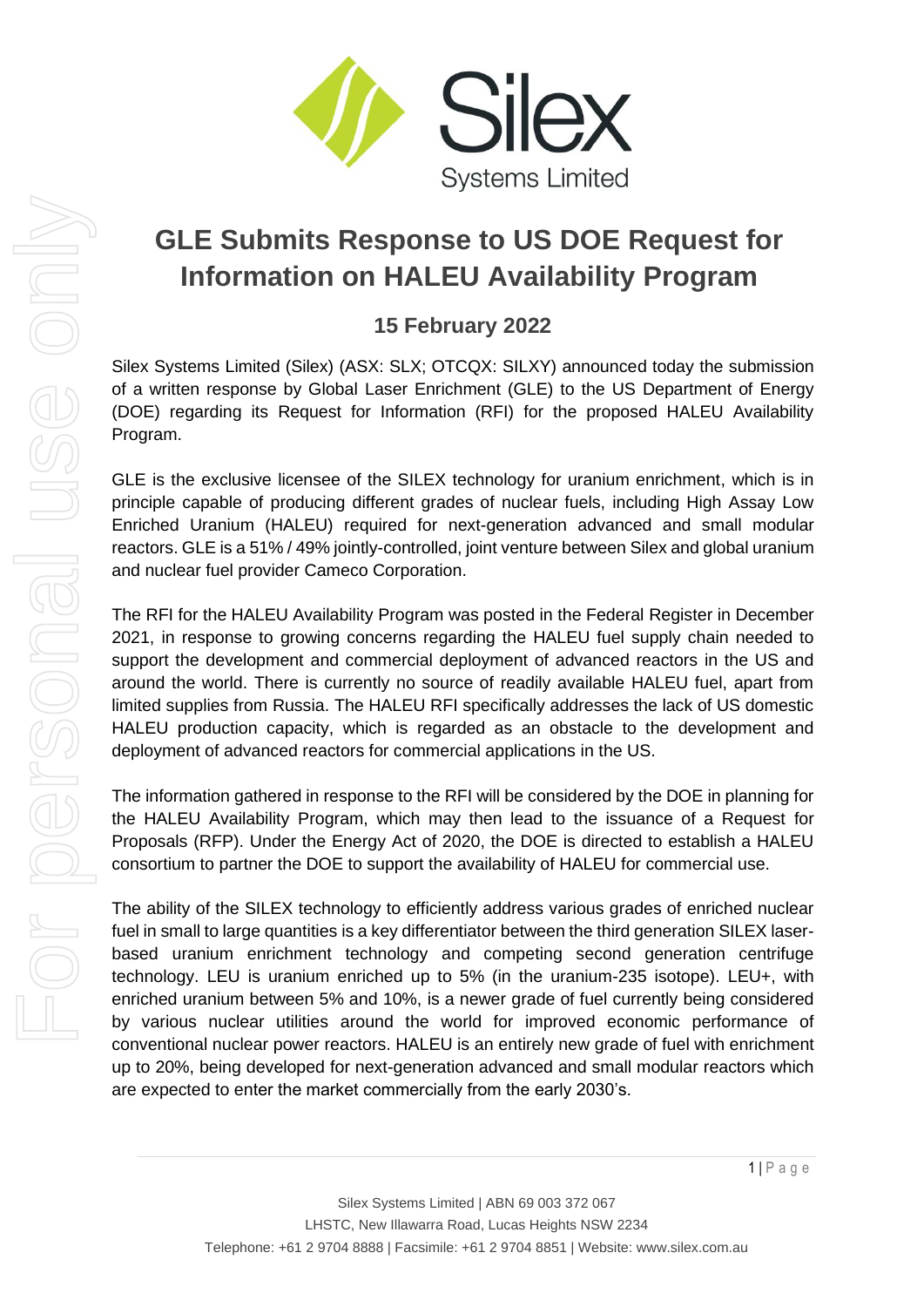

Through its exclusive license of the SILEX uranium enrichment technology, GLE intends to assess the business case for all of these potential applications, in addition to the Paducah tails enrichment opportunity which would produce natural grade uranium from depleted tails inventories under a 2016 agreement between GLE and the US DOE.

## *Authorised for release by the Silex Board of Directors.*

Further information on the Company's activities can be found on the Silex website: [www.silex.com.au](http://www.silex.com.au/) or by contacting:

**Michael Goldsworthy Julie Ducie** CEO/Managing Director CFO/Company Secretary T +61 2 9704 8888 T +61 2 9704 8888 E [investor.relations@silex.com.au](mailto:investor.relations@silex.com.au) E investor.relations@silex.com.au